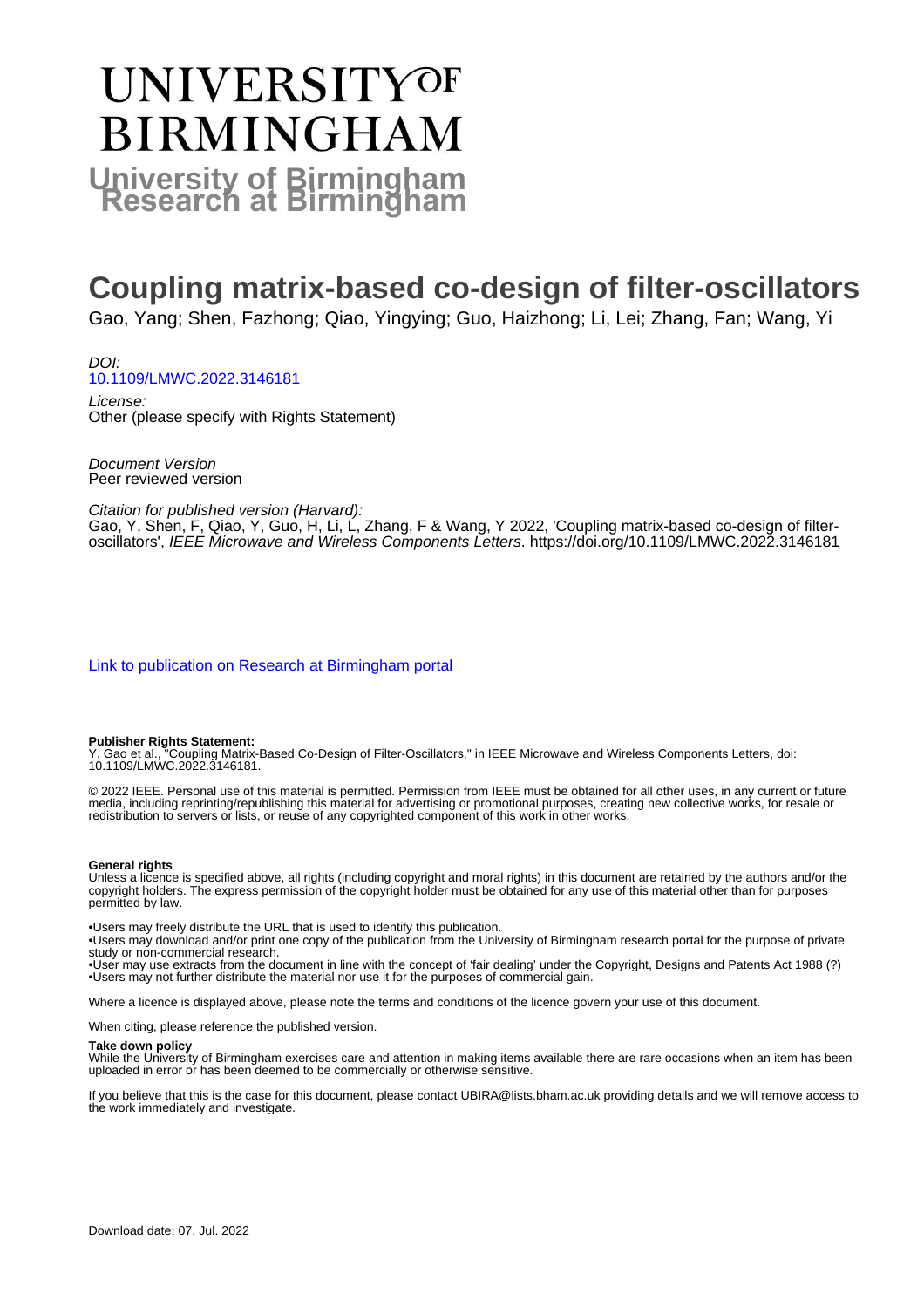## Coupling Matrix Based Co-Design of Filter-**Oscillators**

Yang Gao, *IEEE*, *Member*, Fazhong Shen, Yingying Qiao, Haizhong Guo, Lei Li, Fan Zhang, *IEEE*, *Member*, and Yi Wang, *IEEE*, *Senior Member*

*Abstract***—This letter presents a methodology of designing integrated filter-oscillators using the coupling matrix technique. The** *N***+4 coupling matrix is developed for the first time to describe the filter-oscillator topology. Accordingly, the corresponding group delay, loop gain, loop phase and complex quality factor of the feedback filter can be calculated using the matrix. This helps rapidly predict oscillating frequencies at group delay or complex quality factor peak frequencies to achieve lower phase noise. Moreover, since the transistor and the transmission line entries are incorporated in the coupling matrix, the physical geometries can be directly determined, resulting in improved design efficiency. Two third-order filter-oscillators are implemented at 2.91 GHz (group delay peak) and 3.15 GHz (complex quality factor peak) frequencies, respectively. The developed filter-oscillators are measured with -121 dBc/Hz and -145 dBc/Hz phase noise at 1 MHz offset frequency, validating this coupling matrix based co-design approach.**

*Index Terms***—Active coupling matrix, transistor, resonator, filter-oscillator.**

#### I. INTRODUCTION

ICROWAVE oscillator is mainly employed as a local-MICROWAVE oscillator is mainly employed as a local-<br>oscillating (LO) signal source in radar and wireless communication systems [1]-[3]. It can be designed with an integrated bandpass filter in the feedback loop as the frequencyselective element. The integrated filter, formed of multiple resonators, can significantly improve the oscillator's phase noise performance by adding more resonators [1]-[2]. In order to maximize phase-noise performance, the oscillating frequency is often determined at the peaks of the group delay or the complex quality factor, according to the phase-noise figureof-merit (PNFOM) formula [2].

Conventionally, in a filter-oscillator, the filter and the oscillator are designed separately as follows: 1) the filter is designed, and then the oscillation frequency can be determined by the simulated filter response and the PNFOM formula; 2) the transistor amplifier is designed to provide the required gain, and its phase response is obtained; 3) the transmission line (TL) in the feedback loop is determined by cascading the filter and the amplifier to fulfil the "Barkhausen" oscillation criteria [2]. The design procedure is shown in Fig. 1. All the above steps should apply time-consuming electromagnetic (EM) simulation to obtain the desired results.



Fig. 1 Filter-oscillators design using conventional and the coupling matrix based method.

In this work, the classic filter synthesis based on the coupling matrix is extended and applied in the design of integrated filter-oscillators. The new *N*+4 coupling matrix incorporates transistor elements (corresponding to gain) and TL entries (corresponding to electrical length). It can calculate the loop gain, phase, *S*-parameters, complex quality factor and group delay. Oscillation frequencies corresponding to the group delay peak or the complex quality factor peak can also be predicted. It can be rapidly calculated using the coupling matrix, instead of modelling and simulating complex physical structures. Moreover, the physical construction and dimensioning of the integrated circuit can be guided by a single coupling matrix as an entity. The independent design steps using EM simulations are eliminated. This is not possible with conventional design techniques. The coupling-matrix based codesign approach streamlines the design procedure and can be used to improve the design efficiency.

#### II. COUPLING MATRIX FOR FILTER-OSCILLATOR DESIGN

The topology and the circuit of the filter-oscillator are schematically illustrated in Fig. 2(a) and (b). The feedback transfer function *H*(*jω*), as in a general oscillator model (Fig.  $2(c)$ ) is realized by a resonator-based filter. The coupling topology is shown in Fig. 2(a), where the black circles denote the resonators. The grey circles indicate the TLs, treated as nonresonant nodes, providing loop phase control. The triangle represents the transistor amplifier and *Y*<sup>*L*</sup> is the 50 Ω output load. For the equivalent circuit in Fig. 2(b), the filter is formed of parallel *LC* resonators coupled by *J* inverters. Admittance *Y<sup>T</sup>*

Digital Object Identifier xxxxxxxxxxxxxxxxxx

Manuscript received Sept. 14, 2021; revised Nov. 28, 2021; accepted Jan. 21, 2022.This work was supported by the National Key Scientific Instruments and Equipment Development program (NO. 6202780147). (*Corresponding author: Lei Li and Fan Zhang*)

Y. Gao, F. Shen, Y. Qiao, H. Guo and L. Li are with Henan Key Laboratory of Diamond Optoelectronic Material and Devices, School of Physics and Microelectronics, Zhengzhou University, Zhengzhou, China, 450001.

F. Zhang is with Ganide Technology Co., Ltd., Chengdu, China, 610220.

Y. Wang is with Department of Electronic, Electrical and Systems Engineering, University of Birmingham, Birmingham, B15 2TT, UK.

Color versions of one or more of the figures in this letter are available online at http://ieeexplore.ieee.org.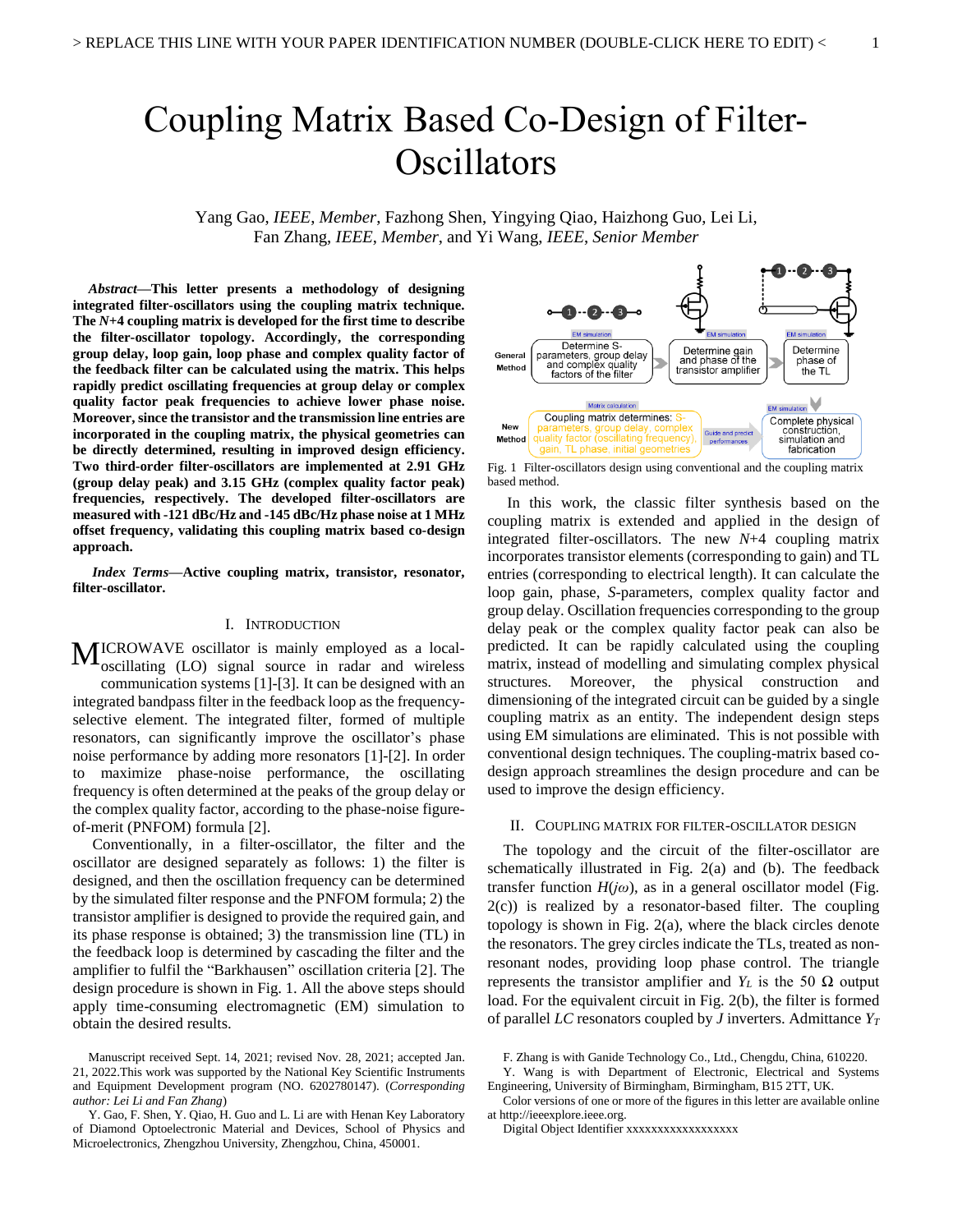

Fig. 2. (a) Filter-oscillator. (b) Equivalent lumped circuit of the filter-oscillator.  $Y_{gs}$ ,  $Y_{gd}$  and  $Y_{ds}$  are the admittances between transistor's gate, source and drain;  $g_m$ is the transconductance.  $Y_{T11}, Y_{T12}, Y_{T21}$ , and  $Y_{T22}$  are the admittance matrix elements of the TL sections. Port 1, port 2 and port 3 are the open-loop test ports. (c) Block diagram of a feedback oscillator. (d) Schematic of the filter-oscillator.

represents the TLs and the transistor is represented by the smallsignal equivalent lumped circuit. In this example, we use a third-order filter  $(N = 3)$ . In order to calculate the circuit responses, we add two probe ports (Port 1 and Port 2) at the ends.

Apply Kirchhoff's law at each node of the circuit and write down equations in matrix form. This impedance/admittance matrix of the network can be manipulated and transferred to the general coupling matrix [*A*], given in (1). The detailed matrix manipulation process is given in [4] and [5], and have been applied in our previous work of filter-amplifiers [5]-[7]. Different from the previous active matrices in [5]-[7], the newly synthesized coupling matrix includes the non-resonating nodes to represent TL. This is specifically useful in designing oscillators. Moreover, complex quality factors can be calculated to determine the oscillating frequencies. Note that the matrix [*A*] contains a passive submatrix [*A*1] denoting the loop filter and an active submatrix [*A*2] indicating the transistor.

 $m_{i,j}$  (*i*, *j*=1 to *N*) is the inter-resonator normalized coupling coefficient in a conventional filter, which can be calculated from the *g*-values of the low-pass prototype [8]. The external coupling coefficients of the 1<sup>st</sup> resonator  $(m_{1, T A in})$  and the 3<sup>rd</sup> resonator (*m*3,*Tin*) can be calculated by

$$
m_{1, T A i n} = m_{A i n, 1} = 1/\sqrt{q_{e 1}}, \quad m_{3, T i n} = m_{T i n, 3} = 1/\sqrt{q_{e 3}}
$$
 (2)  
where  $q_{e 1}$  and  $q_{e 3}$  are normalized quality factors of the 1<sup>st</sup> and

3<sup>rd</sup> resonator and they also can be obtained according to the

classic filter synthesis [8].

The non-resonance nodes (the TLs) are represented by the admittance  $Y_{T11}$ ,  $Y_{T12}$ ,  $Y_{T21}$  and  $Y_{T22}$  as

$$
Y_{T11} = Y_{T22} = \frac{\cos \varphi}{j \sin \varphi} \qquad Y_{T12} = Y_{T21} = \frac{-1}{j \sin \varphi} \tag{3}
$$

where  $\varphi$  is the phase of the TL. The frequency variable  $p$  is defined by

$$
p = j(\omega/\omega_0 - \omega_0/\omega) \tag{4}
$$

where  $\omega$  is the angular frequency. The transistor's equivalent circuits can be extracted from the manufacturer datasheet.

As illustrated in Fig. 2(a), passive filter responses of reflection coefficient  $(S_{22})$  and transmission coefficient  $(S_{32})$ , as well as the open-loop gain  $(S_{21})$  can be calculated by

$$
S_{22} = 2[A_1^{-1}]_{1,1} - 1
$$
,  $S_{32} = 2[A_1^{-1}]_{n,1}$ ,  $S_{21} = 2[A^{-1}]_{n,1}$  (5)  
Here, *n* is the dimension of the matrix. The group delay can be

expressed by [9]

$$
\tau_g = \operatorname{Im} \left[ \sum_{k=2}^{n+1} \left[ A^{-1} \right]_{n,k} \left[ A^{-1} \right]_{k,1} / \left[ A^{-1} \right]_{n,1} \right] \tag{6}
$$

Referring to the complex quality factor  $(Q_{sc})$  definition from the Lesson oscillator spectrum noise model [1], *Qsc* can also be expressed by the coupling matrix. Since *Qsc* was derived using the passive network [10], it is related to the submatrix  $[A_1]$  as

$$
Q_{sc} = \frac{\omega_0}{2} \left| \frac{d}{d\omega} \ln \left( \frac{[A_1^{-1}]_{1,n}}{2[A_1^{-1}]_{1,1} \cdot [A_1^{-1}]_{1,n} - 2[A_1^{-1}]_{1,n} \cdot [A_1^{-1}]_{n,1}} \right) \right|
$$
\n(7)

|        | Submatrix [A2]                                                                                                                    |                                      |                           | Submatrix [A <sub>1</sub> ] |                                  |                               |                              |  |
|--------|-----------------------------------------------------------------------------------------------------------------------------------|--------------------------------------|---------------------------|-----------------------------|----------------------------------|-------------------------------|------------------------------|--|
|        |                                                                                                                                   |                                      |                           |                             |                                  |                               |                              |  |
|        | $\begin{bmatrix} Y_{P1} + Y_{gs} + Y_{gd} & -Y_{gd} & 0 \\ g_m - Y_{gd} & (Y_{gd} + Y_{ds} + Y_L) & -m_{Aim,1} & 0 \end{bmatrix}$ |                                      |                           |                             |                                  |                               |                              |  |
|        |                                                                                                                                   | $-\bar{j}m_{1,4in}$ $p - jm_{1,2}$ 0 |                           |                             |                                  |                               |                              |  |
| $ A =$ |                                                                                                                                   | $\overline{0}$                       | $-jm_{2,1}$ p $-jm_{2,3}$ |                             |                                  |                               |                              |  |
|        | $\theta$                                                                                                                          | $\theta$                             |                           |                             |                                  | 0 $-jm_{3,2}$ p $-jm_{3,Tin}$ |                              |  |
|        |                                                                                                                                   | $\theta$                             | $\theta$                  |                             |                                  | 0 $-jm_{Tin,3}$ $Y_{T11}$     | $Y_{T12}$                    |  |
|        |                                                                                                                                   |                                      | $\Omega$                  | $\theta$                    | $\begin{array}{c} 0 \end{array}$ |                               | $Y_{T21}$ $Y_{T22} + Y_{P2}$ |  |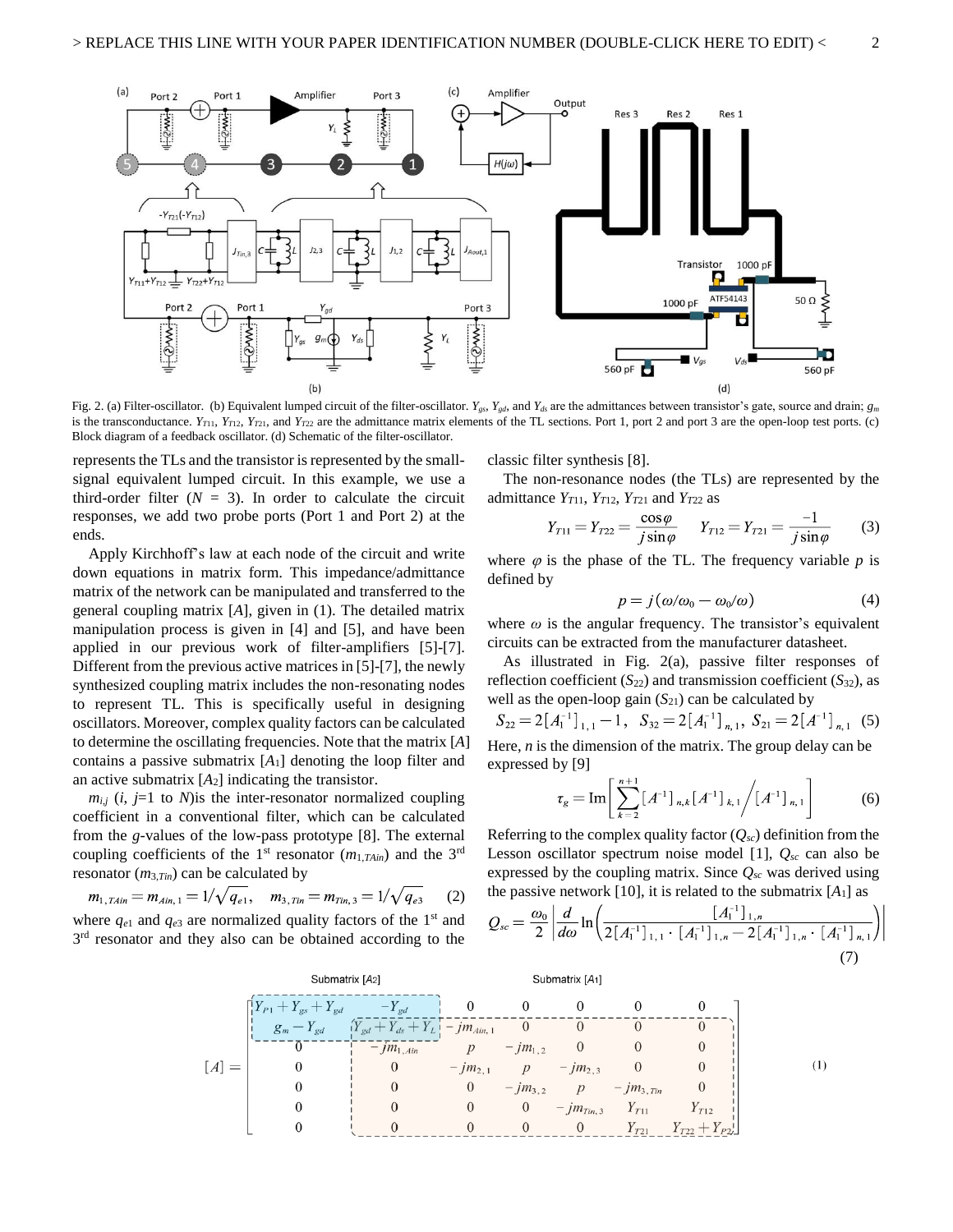

Fig. 3. Responses calculated using the coupling matrix: (a) *S*-parameters of the filter; (b) Complex *Q*-factor and group delay; (c) Loop gain and phase. (d) Measured phase noises of two oscillators designed at the *Qsc*-peak and group-delay-peak. Photos of the oscillator at (e) 2.91 GHz (*Qsc*-peak) and (f) 3.15 GHz (group-delaypeak).

TABLE I SUMMARY OF THE RECENTLY REPORTED FILTER-OSCILLATORS

| Ref.              | BW           | $f_0$  | $P_{DC}$ | Eff.   | Phase Noise   |  |  |  |  |  |
|-------------------|--------------|--------|----------|--------|---------------|--|--|--|--|--|
|                   | (GHz)        | (GHz)  | (mW)     | $(\%)$ | (dBc/Hz@1MHz) |  |  |  |  |  |
| $\lceil 1 \rceil$ | n/a          | 8.05   | 22       | 10     | $-143.5$      |  |  |  |  |  |
| $\lceil 2 \rceil$ | $1.3 - 2.28$ | 2.05   | 20       | 14.8   | $-148.3$      |  |  |  |  |  |
| $\lceil 3 \rceil$ | 1.45-2.45    | 2.05   | 6.1      | 35.9   | $-150.4$      |  |  |  |  |  |
| [12]              | 37.6-38.1    | 37.8   | 129.9    | 8.56   | $-112.3$      |  |  |  |  |  |
| [13]              | 2.45-2.46    | 2.46   | 24       | 14.1   | $-147$        |  |  |  |  |  |
| [14]              | n/a          | 10.178 | 13.6     | 5.4    | $-135.4$      |  |  |  |  |  |
| [15]              | n/a          | 2.004  | 45       | 18.4   | $-144.97$     |  |  |  |  |  |
| This              | n/a          | 3.15   | 21       | 13.2   | $-145$        |  |  |  |  |  |
| work              | n/a          | 2.91   | 21       | 13.5   | $-132$        |  |  |  |  |  |
|                   |              |        |          |        |               |  |  |  |  |  |

Our example is a 3-pole Chebyshev filter, with a center frequency *f*<sup>0</sup> of 3 GHz, 150 MHz bandwidth (*FBW*=0.05) and a return loss of 20 dB. The micostrip hairpin resonators are used to construct the bandpass filter, as illustrated in Fig. 2(d). The corresponding external *Q* is 17.03. The inter-resonator couplings are:  $M_{1,2} = M_{2,1} = 0.0516$ ;  $M_{2,3} = M_{3,2} = 0.0516$ . The extraction procedure of the external *Q* and the coupling coefficients are introduced in [8]. The ATF-54143 transistor is used [11] and admittance parameters are:  $Y_{gs} = 3.6843 +$ 2.2731*j*,  $Y_{gd} = 0.3030 + 0.4595j$ ,  $Y_{ds} = 0.8920 + 2.0972j$  and  $g_m$ = -15.2452 - 23.0591*j*. The *S*-parameter response of the filter is given in Fig. 3(a). Substituting  $(1)$  into  $(6)$  and  $(7)$ , the group delay and complex *Q* response can be calculated, as shown in Fig. 3(b). Note that the peaks of the complex *Q* are different from those of the group delay. According to [2], lower phase noise can be obtained for oscillation at the complex Q factor peaks than at the group delay peaks. Two oscillators are built at the complex *Q* peak and the group delay peak, respectively, and compared. They oscillate at 2.925 GHz and 3.062 GHz, respectively. Substitution of (1) into (5) yields the gain and phase response of the open-loop, as illustrated in Fig. 3(c). Note that the length of the TL is chosen to fulfil the loop phase of  $0^{\circ}$ or multiple of 360°. The loop gain of the oscillator should be

greater than unity [2]. The loop phase and the corresponding TL electrical length can be obtained to be  $1.77\pi$  and  $1.08\pi$ , respectively.

#### III. FABRICATION AND MEASUREMENTS

Two filter-oscillators are fabricated on RO4003 substrate with a thickness of 0.508 mm and a dielectric constant of 3.38. Fig. 3(e) and (f) show the photographs of the manufactured oscillators. The output power measured at 3.15 GHz and 2.91 GHz are 4.4 dBm and 4.5 dBm after calibrating the cable and bias tee. The consumed DC power is 21 mW for both oscillators, corresponding to an efficiency of 13.2% and 13.5%, respectively. As shown in Fig. 3(d), the measured phase noises are -109 dBc/Hz and -132 dBc/Hz at 100 kHz and 1 MHz offset at group delay peak; -121 dBc/Hz and -145 dBc/Hz at *Qsc* peak. The performances compared with other reported filteroscillators are summarized in Table I. The oscillator operating at the *Qsc* peak frequency achieves a 12 dB lower phase-noise, and this validates the integrated filter-oscillators design methodology using the coupling matrix technique.

#### IV. CONCLUSION

This letter presents a novel co-design method for filteroscillators using a unified *N*+4 coupling matrix. All the key performance parameters, such as the complex quality factor, group delay, loop gain, and phase responses, can be calculated and predicted using the coupling matrix. As in the synthesis of conventional filters, it also facilities the construction and dimensioning of the filter-oscillator circuits, which can be used to improve design efficiencies for similar integrated circuits using a streamlined procedure. This coupling matrix based codesign technique is expected to be applied in many multifunctional microwave devices and systems.